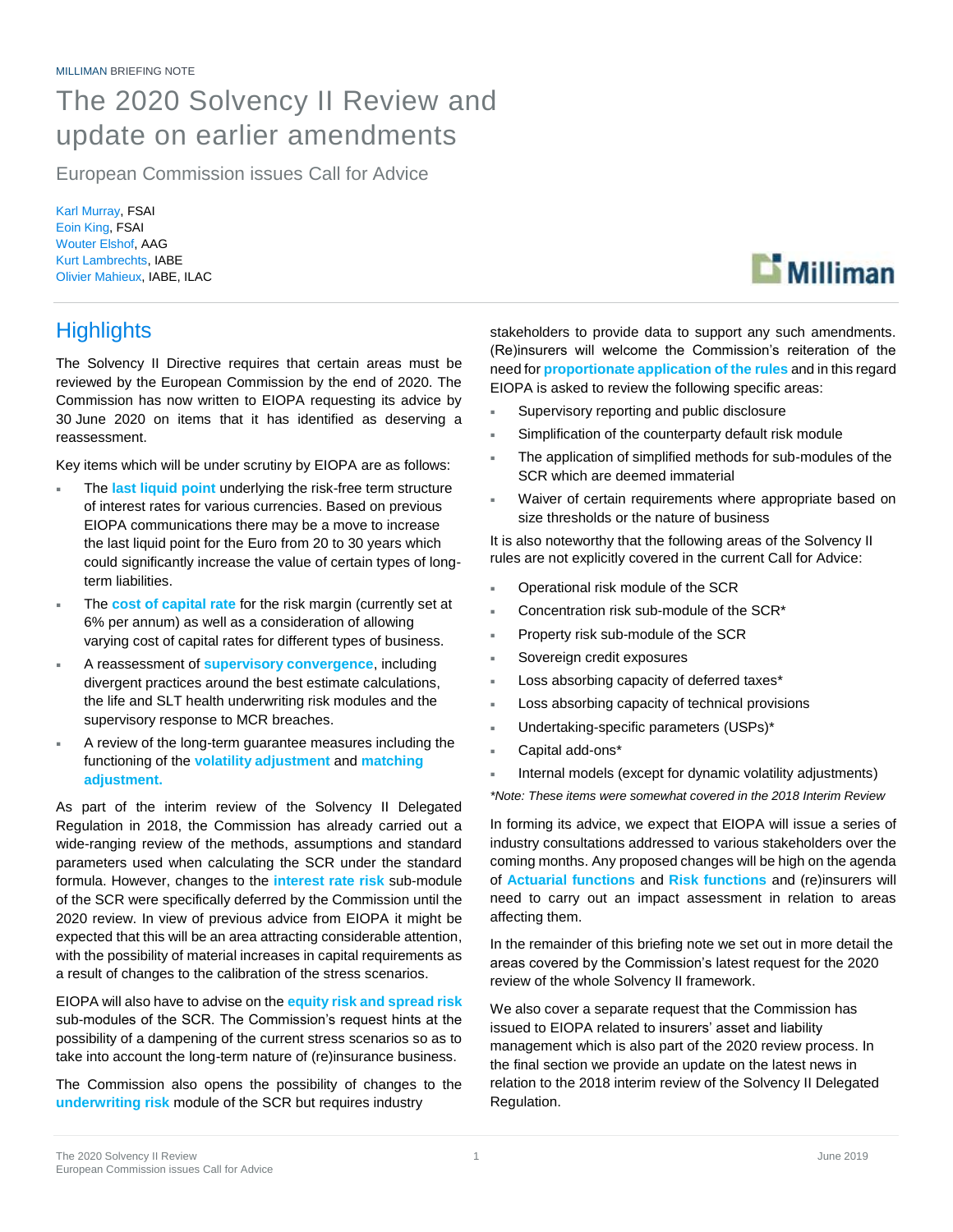### Call for Advice on the 2020 Review

On 11 February 2019 the European Commission **(EC)** issued a formal Call for Advice<sup>1</sup> to the European Insurance and Occupational Pensions Authority **(EIOPA)** on the review of the Solvency II Directive. This relates to the full review of the Solvency II rules required by the end of 2020 (the **"2020 Full Review"**) in accordance with the Solvency II Directive (as amended by the Omnibus II Directive). That review is explicitly required to cover the following areas:

- The long term guarantee (**LTG**) measures and measures on equity risk i.e. the extrapolation of the risk-free rate; the matching adjustment (**MA**); the volatility adjustment (**VA**); the extension of the recovery period in case of non-compliance with the Solvency Capital Requirement (**SCR**); the transitional measures for technical provisions and the risk-free rate; the symmetric adjustment mechanism for equities; and the duration-based equity risk sub-module
- The methods, assumptions and standard parameters used when calculating the standard formula SCR
- Member States' rules and supervisory authorities' practices regarding the calculation of the Minimum Capital Requirement (**MCR**)
- Group supervision and capital management within a group of insurance or reinsurance undertakings

It is noteworthy that the Call for Advice begins by stressing that *"the fundamental principles of the Solvency II Directive should not*  be questioned in the review (including the confidence level *underlying the calibration of capital requirements and the marketconsistent valuation)"*.

Notwithstanding the specific areas set out above, the EC also signals that a "*holistic and thorough assessment of the framework"* should be carried out, and in that regard the EC has set out a long list of areas for EIOPA to consider in its advice. The scope of review covers the Solvency II Directive itself, as well as the Delegated and Implementing Regulations.

EIOPA is required to deliver its advice by 30 June 2020. We would expect that, in the period up to the delivery of that advice, EIOPA will be issuing a number of consultations to industry and other stakeholders. The actual implementation date for changes to the Solvency II rules following the 2020 Full Review remains unclear.

The EC also notes it may issue further Calls for Advice as part of the 2020 Full Review.

A high-level overview of the particular aspects that EIOPA has been asked to analyse is set out in the Appendix of this note.

### MA and VA – Possible Changes?

The EC also sent a letter<sup>2</sup> to EIOPA on 7 February 2019 requesting investigations regarding possible interim changes to the methodology for the activation of the "country component" of the VA in advance of the 2020 Full Review. No specific timeline for these investigations has been set out.

Currently the VA applies on a standardised basis for liabilities relating to a particular country and denominated in a particular currency. There has been some criticism of the "country component" by various industry stakeholders with arguments that it does not react appropriately to country-specific spread crises.

Interim changes to the methodology would be confined within the existing Solvency II Directive rules without legislative changes. However, in its Call for Advice on the 2020 Full Review, the EC also asks EIOPA to carry out a more widespread review of the functioning of the VA as well as the MA with the possibility of proposing legislative changes.

In the Call for Advice for the 2020 Full Review, EIOPA has also been asked to assess the quantitative impact on the calculation of the best estimate and the solvency position of undertakings of the following two alternative approaches for the calculation/application of the VA (both reflecting a form of "own company VA"):

- Approach 1: use of an "application ratio" to the VA rate based on the specific illiquidity features and/or duration of an undertaking's own liabilities
- Approach 2: use of an "application ratio" to the VA rate based on the specific asset holdings of an undertaking, possibly also reflecting the degree of cashflow matching of insurance liabilities

EIOPA has also been asked to assess the quantitative impact on the calculation of the best estimate and the solvency position of undertakings of the following two alternative approaches for the calculation/application of the MA:

- Approach 1: a reconsideration of the current approach of assuming no diversification between different matching portfolios as well as with other non-matching portfolios
- Approach 2: a review of the criteria for eligible assets in a matching portfolio

### EC Request for Information on ALM

On 27 April 2018 the EC issued a Request for Information<sup>3</sup> to EIOPA related to insurers' asset and liability management (**ALM**) which was also in the context of the 2020 Full Review. EIOPA's

 $\overline{a}$ 

<sup>1</sup>[https://eiopa.europa.eu/Publications/Requests%20for%20advice/RH\\_SR](https://eiopa.europa.eu/Publications/Requests%20for%20advice/RH_SRAnnex%20-%20CfA%202020%20SII%20review.pdf) [Annex%20-%20CfA%202020%20SII%20review.pdf](https://eiopa.europa.eu/Publications/Requests%20for%20advice/RH_SRAnnex%20-%20CfA%202020%20SII%20review.pdf)

<sup>2</sup>[https://eiopa.europa.eu/Publications/Requests%20for%20advice/signed](https://eiopa.europa.eu/Publications/Requests%20for%20advice/signed_letter_08_02_19.pdf) [\\_letter\\_08\\_02\\_19.pdf](https://eiopa.europa.eu/Publications/Requests%20for%20advice/signed_letter_08_02_19.pdf)

<sup>3</sup>[https://eiopa.europa.eu/Publications/Requests%20for%20advice/Reques](https://eiopa.europa.eu/Publications/Requests%20for%20advice/Request%20for%20information%202018-04-25.pdf) [t%20for%20information%202018-04-25.pdf](https://eiopa.europa.eu/Publications/Requests%20for%20advice/Request%20for%20information%202018-04-25.pdf)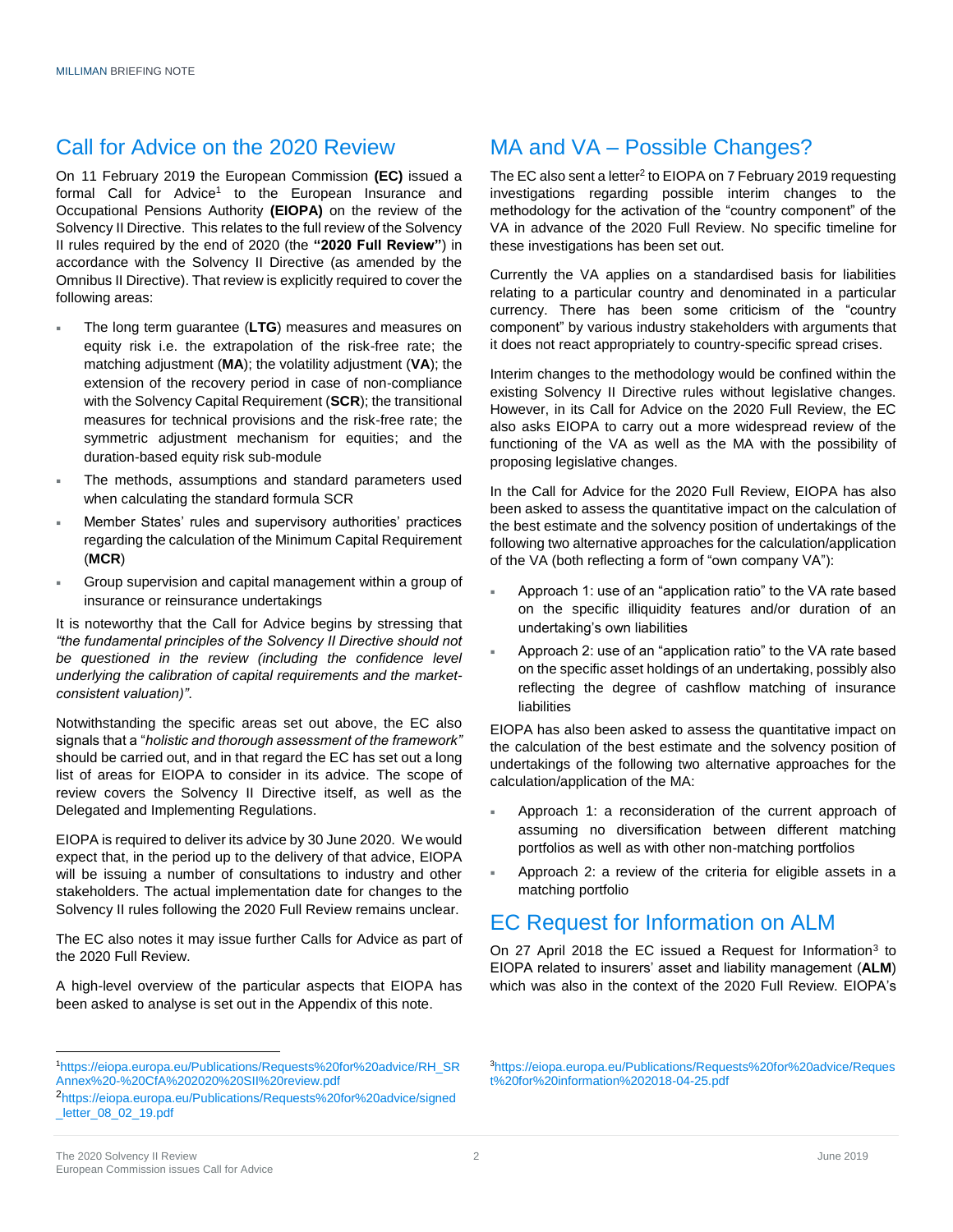actions on the back of this request remain ongoing and in this section we provide a status update.

The Request for Information related to the specific objectives set out in the 2020 Full Review concerning the availability of long-term guarantees in insurance products, the behaviour of insurers as long-term investors and, more generally, financial stability.

The EC's Request for Information covered the following items:

- Information on insurance liabilities this covered information on the actual and potential liquidity of these liabilities.
- Information on insurers' asset management this covered information on the period over which the different types of investments are effectively held by insurance undertakings.
- Information on the LTG measures including the MA and VA.
- Information on the market valuation of insurance liabilities this covered information on the actual transfer of insurance liabilities between insurance and reinsurance undertakings.

EIOPA is required to submit the information it gathers to the EC by 16 December 2019. The EC also said that it will take into account EIOPA's annual LTG reports, the latest of which was issued in December 2018.

Subsequent to the EC's Request for Information, EIOPA issued a Request for Feedback $4$  covering the first two items in the EC's request i.e. insurance liabilities and insurers' asset management. The period for submissions closed on 7 December 2018 and following this EIOPA has indicated it will launch a consultation in early 2019 covering the full list of items in the EC's Request for Information. EIOPA also says it will further consult in the autumn of 2019 before making its submissions to the EC.

At Milliman we have published a White Paper<sup>5</sup> discussing EIOPA's Request for Feedback.

### Interim Review of Delegated Regulation

The Solvency II Delegated Regulation stipulated that a provisional review of the methods, assumptions and standard parameters used when calculating the SCR with the standard formula should be carried out by the EC by the end of 2018 under advice from EIOPA (the **"2018 Interim Review"**).

Further to this, in late 2017 and early 2018 EIOPA carried out public consultations in view of forming its advice to the EC. At Milliman we published a series of briefing notes $6$  on EIOPA's consultations and final advice submitted to the EC. The focus of EIOPA's advice was on trying to reduce complexity.

In November 2018 the EC published its final proposals<sup>7</sup> on interim changes to the Delegated Regulation. In its proposals the EC

reflected most of the EIOPA advice. The main amendments made by the EC compared to the EIOPA advice included the following:

- Rejection of EIOPA's proposed changes to the calibration of the interest rate risk sub-module of the SCR. In its Final Advice EIOPA had submitted its "own initiative" advice on the treatment of interest rate risk beyond the scope of the EC's original request. However, this risk module is part of the 2020 Full Review and it is widely expected that the current standard formula treatment will be changed in view of criticism that it does not function appropriately in a low interest rate environment. It is worth noting that internal model firms typically apply significantly more severe stresses than under the standard formula rules.
- No limit applied on the application of alternative SCR methods to unrated debt and unlisted equity. EIOPA had proposed a 5% limit relative to aggregate investments.
- The introduction of a reduced capital charge for a new class of "long-term equity investments".

At the time of writing this briefing note the EC's final proposals are still undergoing review within the EU legislative structures and it remains unclear when any changes will take effect.

### How Milliman can help?

We will be working with our clients to help them assess the potential impact of any changes on their business and examine possible capital management solutions and strategic initiatives which could be used to optimise the capital position.

Areas where we can offer support to companies include:

- Estimating the impact of changes on technical provisions, SCR and own funds
- Investigating the consequences for business planning and **ORSAs**
- Formulating risk-mitigating measures including the use of techniques such as hedging and asset rebalancing
- Assessing the implications for asset-liability management including interest rate risk management
- Re-evaluating the merits of the use of the volatility adjustment and matching adjustment
- Consideration of impacts on the system of governance and the risk management system
- Advising on strategic issues such as the relative impact of any changes on different types of business and the consequences for business mix management

<sup>7</sup>[https://ec.europa.eu/info/law/better-regulation/initiatives/ares-2018-](https://ec.europa.eu/info/law/better-regulation/initiatives/ares-2018-5720906_en) [5720906\\_en](https://ec.europa.eu/info/law/better-regulation/initiatives/ares-2018-5720906_en) 

<sup>4</sup>[https://eiopa.europa.eu/Publications/Consultations/EIOPA-PSC-](https://eiopa.europa.eu/Publications/Consultations/EIOPA-PSC-18_093_Request_for_Feedback_Illiquid%20Liabilities.pdf)18\_093\_Request\_for\_Feedback\_Illiquid%20Liabilities.pdf 5[http://www.milliman.com/insight/2019/Illiquid-liabilities-A-myth-or-a](http://www.milliman.com/insight/2019/Illiquid-liabilities-A-myth-or-a-reality/)[reality/](http://www.milliman.com/insight/2019/Illiquid-liabilities-A-myth-or-a-reality/)

<sup>6</sup>[http://ie.milliman.com/uploadedFiles/insight/2018/EIOPA-Second-Set-](http://ie.milliman.com/uploadedFiles/insight/2018/EIOPA-Second-Set-Advice.pdf)Advice ndf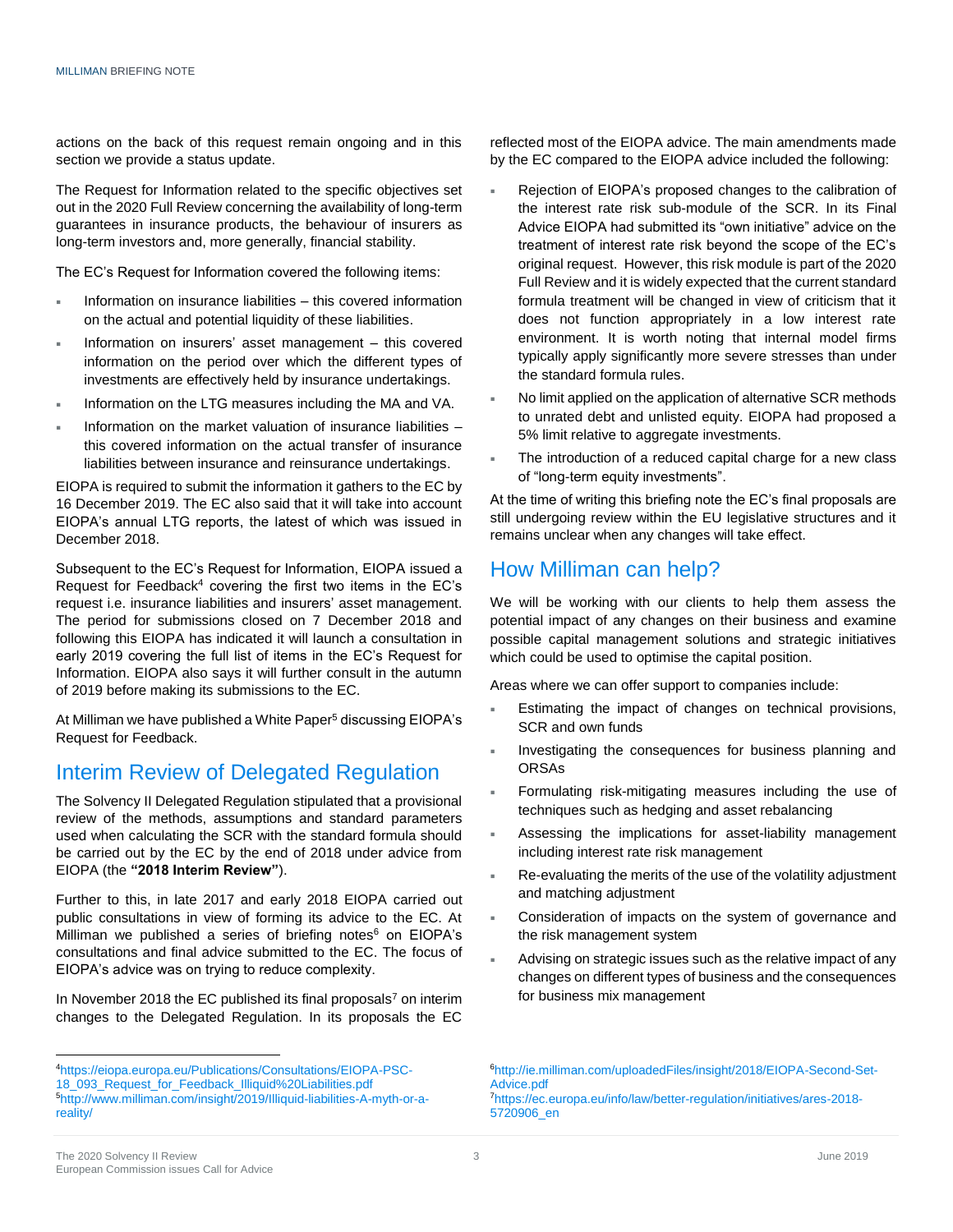### Appendix

#### Contents of EC Call for Advice on the 2020 Review

#### **Extrapolation of the risk-free interest rate term structure**

Review of the last liquid point

#### **Matching adjustment and volatility adjustment**

More details provided earlier in this briefing note

#### **Transitional measures**

 Review of transitional measures on technical provisions and the risk-free rate, and the duration-based equity risk sub-module, in terms of policyholder protection and a level playing field for industry participants

#### **Risk margin**

- Review of the risk margin design (whilst maintaining the current cost of capital methodology)
- Review of the assumptions regarding the asset mix of the reference undertaking
- Review of the use of a fixed cost-of-capital rate for all undertakings
- Review of the assumptions used to derive the cost of capital rate

#### **Long-term investment ("Capital Markets Union" aspects)**

- Review of the market risk module of the SCR for longterm investments (in particular equity risk and spread risk)
- Review of the equity risk sub-module of the SCR as regards the duration based equity risk sub-module, strategic equity investments and the symmetric adjustment mechanism for equities
- Review of correlations under the standard formula, in particular for market risk as well as the correlation of lapse risk with market risks

#### **Review of dynamic volatility adjustments for internal model firms**

- An assessment of the appropriateness of current practices with regard to so-called dynamic volatility adjustments in internal models (**DVAs**)
- Consideration of criteria to improve the level of harmonisation of modelling approaches

#### **Standard Formula SCR**

 $\overline{a}$ 

- Review of the interest rate risk sub-module of the SCR
- Assessment of potential further simplification of the counterparty default sub-module of the SCR and a

review of whether certain asset types should fall under the equity risk sub-module or the counterparty default risk module

- Review of the consistency of application of the life underwriting risk and SLT health underwriting risk submodules of the SCR and the potential for further simplifications
- Review of the consistency of application of the non-life lapse risk sub-module of the SCR and the potential for further simplifications
- Review of the calibration of the underwriting risk submodule of the SCR (for all of life, non-life and health)
- Specification of the national market average conditions for cover underlying the calibration of the natural catastrophe risk sub-module

#### **Consistent treatment of financial risk mitigation across Standard Formula and Internal Models**

- Clarification of the definition of a financial risk mitigation technique and of other financial instruments that may be used to reduce the SCR, with a view to ensuring consistent treatment between the standard formula and internal models. EIOPA is also asked to indicate the criteria and methods to determine the amount of risk reduction or transfer that may be recognised for such items.
- Consider if provisions on assessment of basis risk are clear and, if necessary, advise on improvements

#### **MCR**

- Report on the application of the cap and the floor
- Report on issues faced by supervisors with regard to the calculation
- Report on consistency of the calibration with a 85% confidence level
- Report on potential divergences in supervisory practices in cases of non-compliance with the MCR
- Report on potential issues with regard to the identification of eligible basic own funds items for composite undertakings

#### **Macro-prudential issues**

Review the following items in the context of whether the Solvency II Framework allows for appropriate macroprudential supervision<sup>8</sup>:

- The Own Risk and Solvency Assessment (ORSA)
- Systemic risk management plans
- Liquidity risk management planning and liquidity reporting
- **The prudent person principle**

<sup>&</sup>lt;sup>8</sup> The European Systemic Risk Board (ESRB) also recently published a report [\(link\)](https://www.esrb.europa.eu/pub/pdf/reports/esrb.report181126_macroprudential_provisions_measures_and_instruments_for_insurance.en.pdf) on macro-prudential provisions, measures and instruments for (re)insurance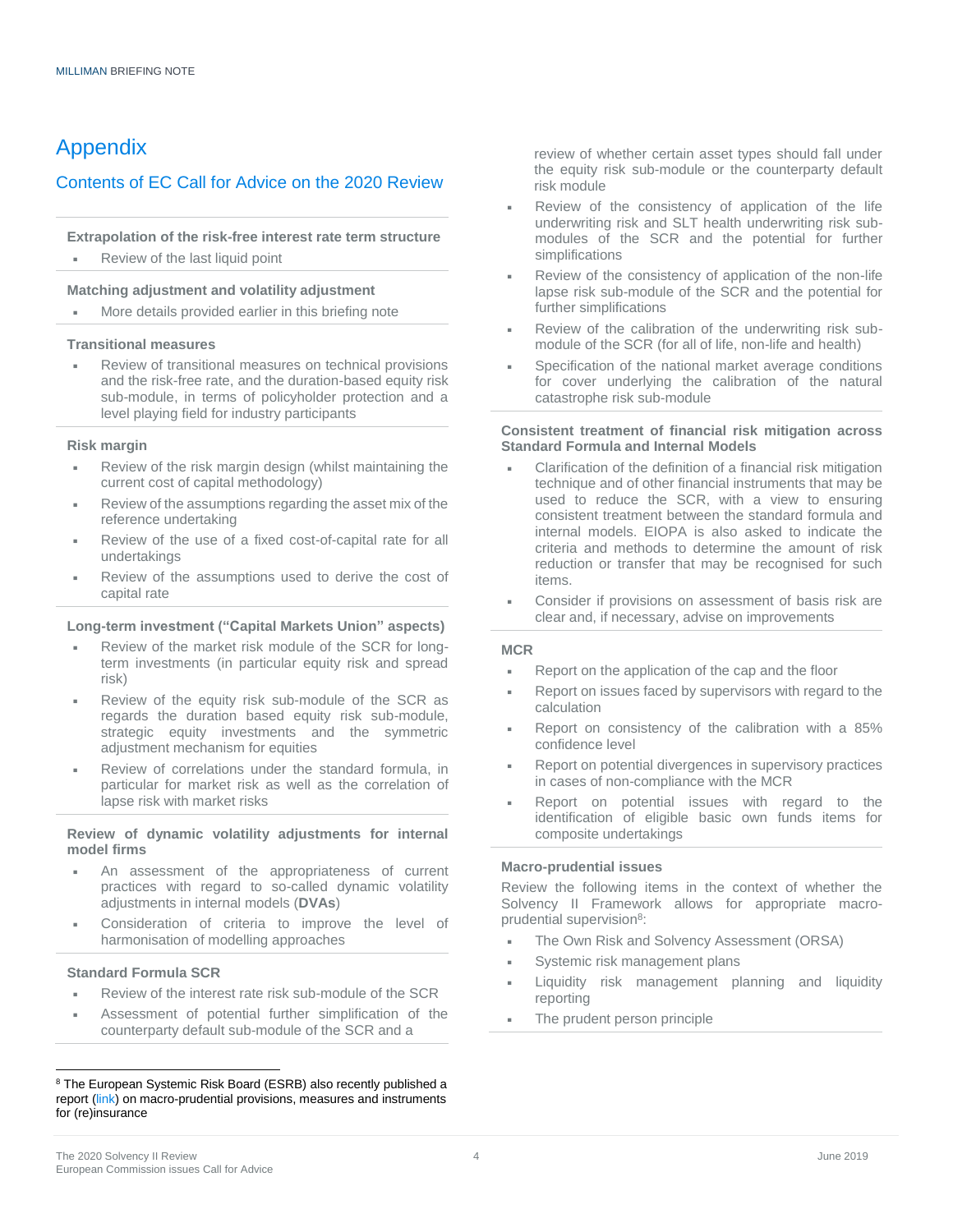#### **Development of the Recovery and Resolution rules**

 Review of early intervention powers, preventative recovery planning, and anything else EIOPA feels is appropriate

#### **Harmonisation of insurance guarantee schemes**

 Assessment of the need for minimum harmonising rules for national insurance guarantee schemes that protect policyholders in the event of an insurer's failure (including business sold on a cross-border basis)

#### **Freedom to provide services & freedom of establishment**

 Assess whether home National Supervisory Authorities and EIOPA have sufficient powers to prevent failures of cross-border insurers and to properly assess the fit-andproper requirements

#### **Group supervision issues**

Advise on fixing issues highlighted in EIOPA's December 2018 report<sup>9</sup>, in particular EIOPA is asked to focus on:

- The scope of group supervision
- Calculation of group solvency
- Appropriateness of minimum consolidated group SCR
- Uncertainties or gaps related to group governance requirements

#### **Reporting and disclosure<sup>10</sup>**

- Review of the ongoing appropriateness of the requirements
- Whether the required content, frequency and deadlines for SFCRs and RSRs (including QRTs) are appropriate and proportionate

#### **Enhancement of proportionality rules**

- Appropriateness of thresholds for exclusion from the scope of Solvency II for certain firms
- The possibility to waive certain requirements subject to particular criteria
- Rules for the simplified calculation of sub-modules that form an immaterial part of the SCR for a firm

#### **Best estimate**

 $\overline{a}$ 

Covers concerns over and, if necessary, advice for remediation of divergent supervisory practices with regard to the calculation of the best estimate in the following areas:

- the use of Economic Scenario Generators
- the application of contract boundaries
- the application of future management actions
- the treatment of expenses and investment costs
- the valuation of options & guarantees

#### **Own funds tiering**

- Consideration of differences in the tiering of own funds between insurers and banks
- The extent to which the tiering rules may generate undue volatility of own funds
- Whether the availability criteria for own funds are sufficiently clear and appropriate
- A review of the tiering allocation as regards the characteristics of permanent availability and characteristics of permanent availability and subordination of particular own funds items

#### **Reducing reliance on credit ratings**

 The 2018 Interim Review has already considered the treatment of unrated debt using alternative methods. As part of the 2020 Full Review, EIOPA is asked to advise on the wider use of those alternative credit assessments. For example, this could mean applying such assessments where the corporate exposures have a credit rating.

#### **Treatment of reinsurance for non-life business**

 Review of the recognition of the most common nonproportional reinsurance covers for non-life underwriting risks in the SCR standard formula, as well as for adverse development covers and finite reinsurance covers.

 $10$  EIOPA also recently published a consultation paper [\(link\)](https://eiopa.europa.eu/Publications/Consultations/Call%20for%20input_reporting_disclosure%20review%202020.pdf) on the review of reporting and disclosure

<sup>9</sup>[https://eiopa.europa.eu/Pages/News/EIOPA-reports-on-Group-](https://eiopa.europa.eu/Pages/News/EIOPA-reports-on-Group-Supervision-and-Capital-Management-of-Insurance-and-Reinsurance-Undertakings-.aspx)[Supervision-and-Capital-Management-of-Insurance-and-Reinsurance-](https://eiopa.europa.eu/Pages/News/EIOPA-reports-on-Group-Supervision-and-Capital-Management-of-Insurance-and-Reinsurance-Undertakings-.aspx)[Undertakings-.aspx](https://eiopa.europa.eu/Pages/News/EIOPA-reports-on-Group-Supervision-and-Capital-Management-of-Insurance-and-Reinsurance-Undertakings-.aspx)